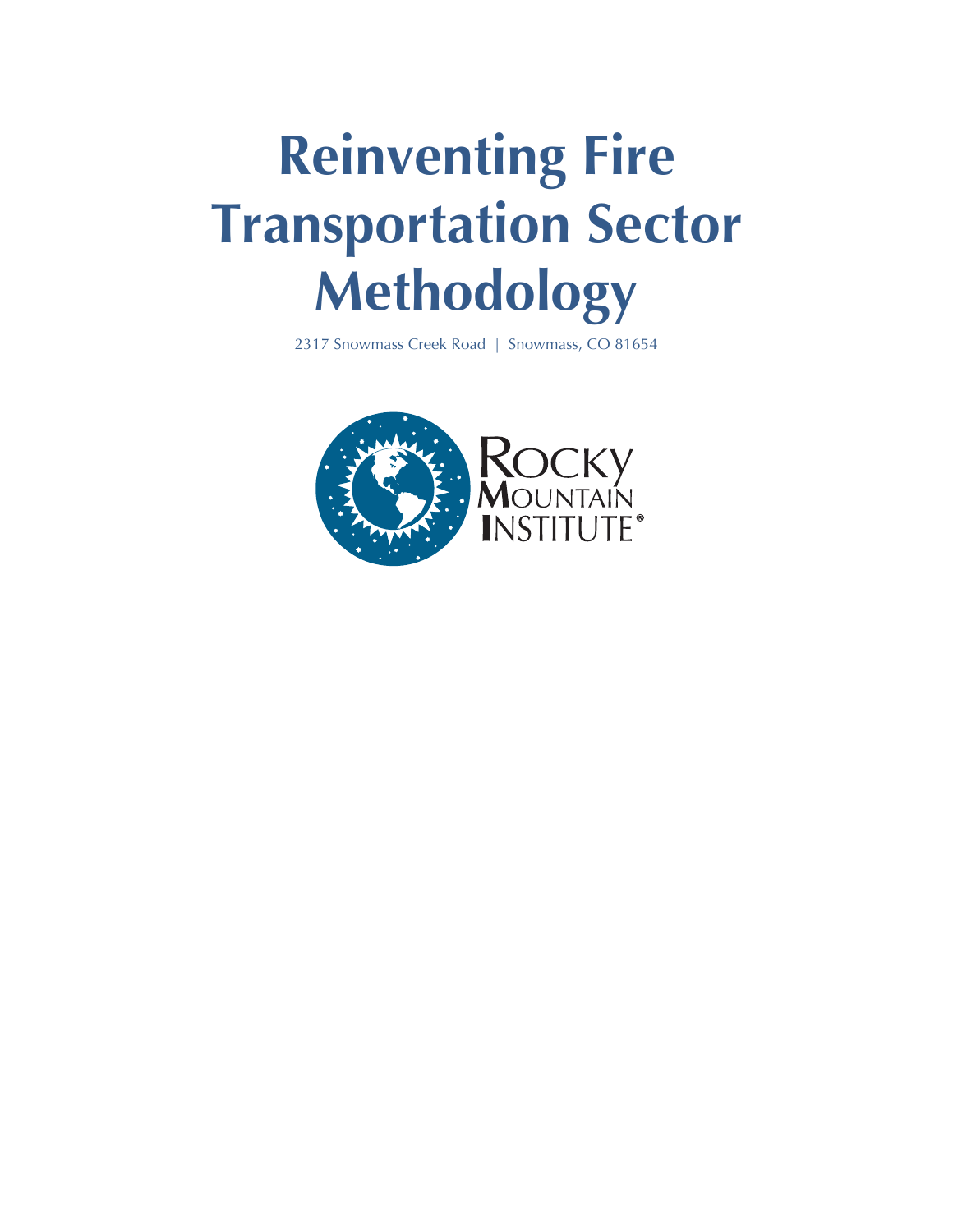## **INTENT**

The Reinventing Fire (RF) transportation analysis estimates the techno-economic potential for efficiency gains in the U.S. transportation sector between 2010 and 2050. This analysis has been conducted to understand the transportation sector's potential to reduce nationwide fossil fuel consumption and to integrate its findings with the other sectors analyzed in *Reinventing Fire*.

## **SECTOR APPROACH**

Our analysis splits the U.S. transportation sector into four distinct subsectors focused on the major vehicle classes: autos, heavy trucks, airplanes, and "remaining sectors"<sup>1</sup> . Within each subsector we estimate the capital investment and the fuel- and cost-saving potential of two major pathways to enhanced transportation efficiency in the U.S.:

- 1) **Improved Design**: Estimates potential efficiency gains through 2050 for lightweight, "vehicle fit," electrified light-duty trucks and autos; streamlined superefficient trucks with enhanced operational productivity; and biofuel-powered advanced-technology airplanes.
- 2) **Improved Use**: Estimates the potential for reduced automobile, plane, and heavy truck vehicle-miles traveled (VMT) via user-side changes including congestion pricing mechanisms, increased use of rail and sea intermodal platforms, and investments in telepresence technologies.

The results of the analysis within the subsectors are then integrated into an economy-wide model that compares total sector costs and benefits over time and calculates the net present value discounted at the societal 3% real rate described in the Reinventing Fire Synthesis Model Methodology.

Key model inputs include vehicle stock by class, fuel economy measures, incremental technology costs, retooling rates, VMT reduction estimates, and consumer adoption rates. All fuel consumption, baseline efficiency, price, seat-mile demand, and VMT data are taken from the Energy Information Administration (EIA)'s 2010 *Annual Energy Outlook* (AEO 2010). Since the AEO 2010 forecast ends in 2035, we linearly extrapolate EIA projections through 2050 to reach the timespan of Reinventing Fire. Unless otherwise noted, all costs and savings are NPV with an assumed societal 3% discount rate.

<sup>(((((((((((((((((((((((((((((((((((((((((((((((((((((((</sup>  $1$ Includes rail, military, pipeline, commercial light trucks (medium-duty vehicles), buses, domestic mail shipments, and recreational boats.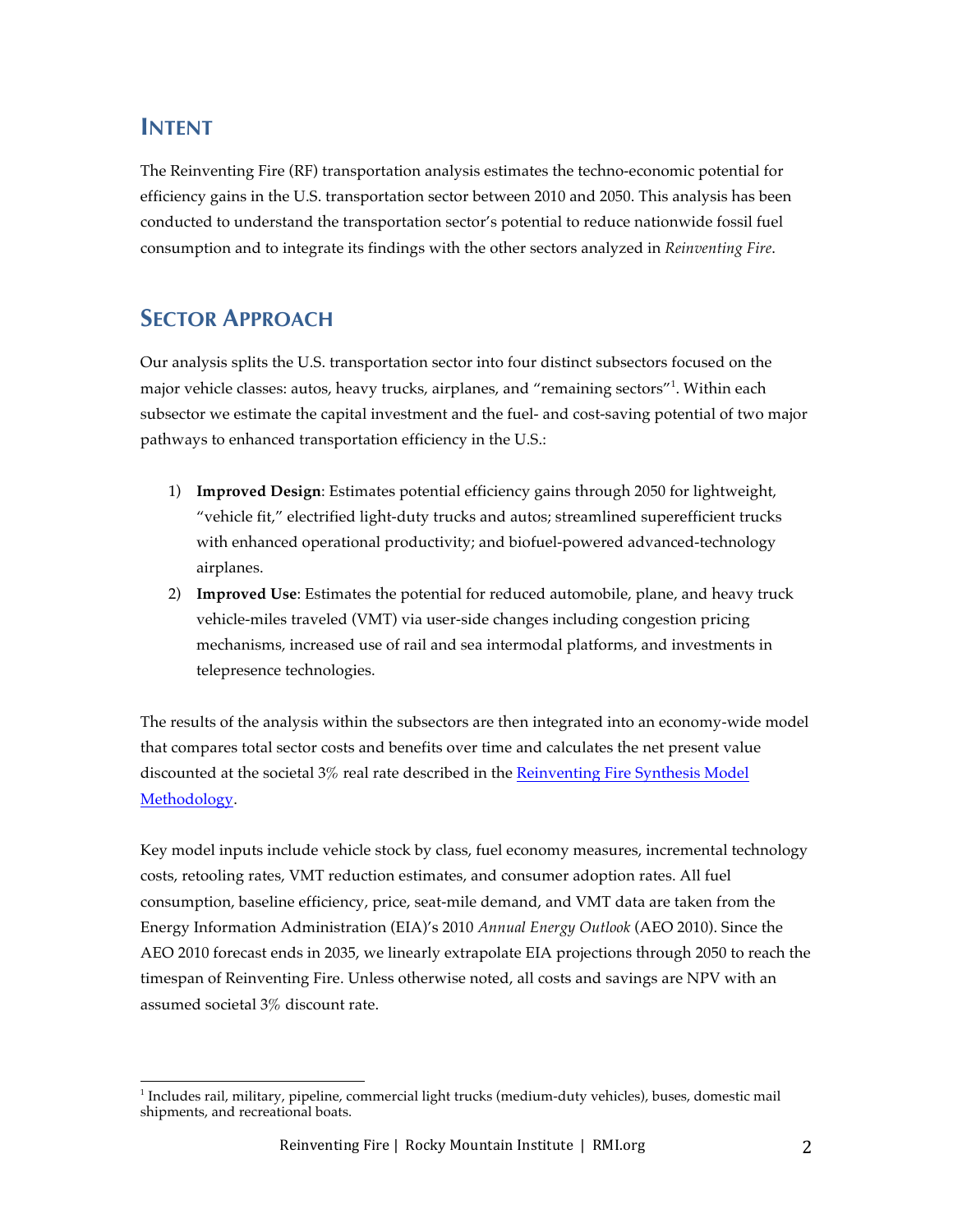After estimating the effect of these pathways on fuel use, the analysis surveys the potential for biofuels to substitute for remaining 2050 fossil-fuel demand.

## **AUTOS**

## APPROACH

In order to compare efficiency, we use three major vehicle classes for both cars and light trucks. All mpg estimates use the EPA standard "on-road" fuel economy test cycle calculation commonly used for vehicles in the U.S.

*1) EIA Vehicle (Baseline)* 

2050 mpg — car: 38/light truck: 30

- i. The baseline automobile is derived from a new sales-weighted average for price and fuel economy across standard and alternate fueled vehicles to create the EIA Car and EIA Light Truck.<sup>2</sup>
- 2) *Evolutionary*

2050 mpg — car: 52/light truck: 40

- i. Based on client work within the automotive industry, Evolutionary vehicles have 50% better fuel economy than current EIA vehicles. These autos combine moderate gains in efficiency with ease of production. They require no substantial changes to manufacturing when compared to a typical automotive factory.
- 3) *Revolutionary*

2050 mpg-e — car: 239/light truck: 193

i. With extensive data from RMI's work on the Hypercar<sup>3</sup>, we use a cost model for superefficient battery-electric and fuel cell vehicles for both cars and light trucks. These vehicles are designed to compete with the retail price of EIA's average automobile.

**Consumer Adoption Model.** The RF – Transportation consumer adoption model (adapted and updated from the widely-syndicated consumer adoption model used in RMI's previous major transportation work, *Winning the Oil Endgame*) assumes that consumers will not purchase a more

 $($ <sup>2</sup> EIA Vehicles are derived from *Annual Energy Outlook 2010*. Washington DC: U.S. Energy Information

Administration, May 11. http://www.eia.gov/oiaf/archive/aeo10/index.html.<br><sup>3</sup> Acher, Zoe, Alok Pradhan, and Alexander Gerson. 2009. "Case Study: Hypercar." Rocky Mountain Institute, 2009.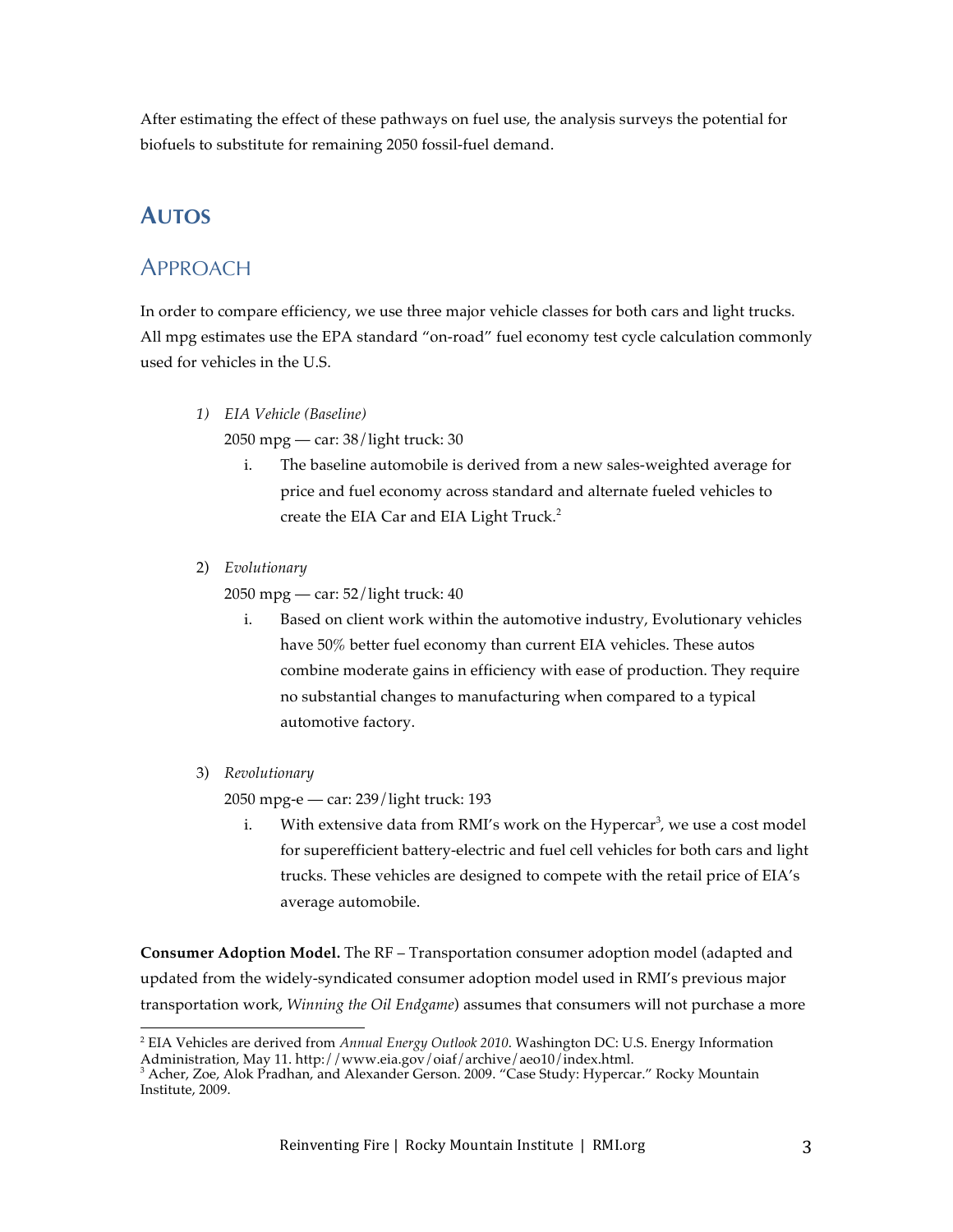efficient auto if it takes longer than three years for the incrementally more expensive higher efficiency auto to pay for itself in fuel savings. We model this dynamic by assuming that at the three-year payback or shorter, consumers will choose to purchase the more expensive efficient vehicle. If the simple payback exceeds three years, the consumer will choose the next most efficient vehicle with a three-year or better payback—either the Evolutionary or the EIA vehicle.

Given the initial high price of Revolutionary vehicles, they see no adoption and no cost reductions through economies of scale within our consumer adoption model. This is unrealistic. Firstly, luxury markets allow automakers to introduce nascent technologies before rolling them into mass-market vehicles. Second, consumer choice is driven by much more than fuel efficiency and price. Third, as noted in *Reinventing Fire*, p. 269, n. 82, a great many U.S. car-buyers say they'd accept a 5-year payback on efficiency. However, in order to keep our modeling approach transparent and consistent, our model does not consider the intricacies of consumer choice, especially among early adopters and niche markets. We instead focus only on a limited number of variables within the mass market.

**Policy Implementation.** Given the simplicity of our model as described above, a policy driver is necessary to drive the adoption of Revolutionary vehicles well beyond initial high-end luxury market penetration. The policy accelerator (in this case a size- and revenue-neutral feebate that's phased out 10–15 years after introduction as costs come down) is calculated based on the retail price difference between Revolutionary and EIA vehicles and their relative efficiencies. The initial feebate helps to drive initial adoption and bring Revolutionary vehicles down three synergistic learning curves: batteries/fuel cells, carbon fiber cost, and carbon fiber manufacturing.<sup>4</sup> Once Revolutionary+ vehicles become cheap enough to pay back their incremental cost with three years of fuel savings, we assume that consumers will adopt them instead of EIA vehicles or Evolutionary autos. Once Revolutionary+ autos become cost-competitive within the three-year payback horizon, the feebate also fades away.

**VMT, Stocks, and Sales.** To match overall VMT as predicted by EIA, we adopt learning curves from Oak Ridge National Laboratory for miles driven by vintage year of vehicle. Using the full vehicle stock, we calculate our predicted VMT along these curves and scale them to match EIA's predicted VMT growth.

New sales and vehicle stocks are based on EIA forecasts. This led us to develop our own retirement rates for vehicles based on logistic curves (Formula 1) since EIA-provided curves led to a large negative number of vehicles in 2050 for certain vehicle classes.

 $($ <sup>4</sup> While the analysis uses feebates as the enabling policy, a number of other options exist that could also help drive scale and cost reductions. These include federal fleet procurement programs, cash for clunkers-like rebate mechanisms, and affordable government financing programs.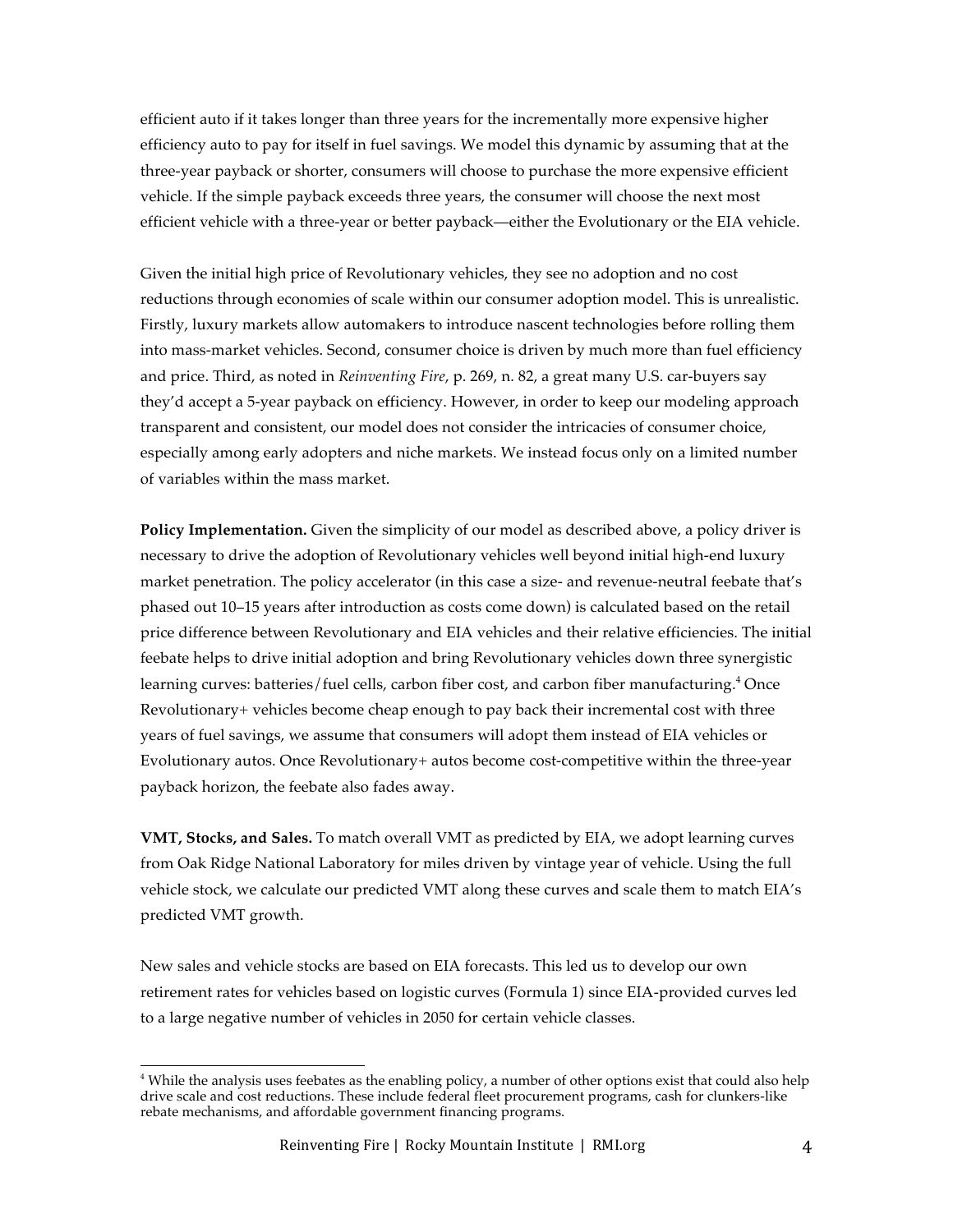**Retooling Rates.** In the context of RF – Transportation, retooling rates determine how quickly factories can invest and re-equip their facilities to integrate new materials and architectures into their assembly lines. For AEO 2010, EIA's retooling rate assumes that it takes 14 years for factories to retool from 10% of new production capacity to 90% of new production capacity. To match EIA's retooling rate, we fit a logistic curve (Formula 1) and assume that in the first year  $1\%$ of factories would be retooled.

*Formula 1: Logistic retooling (retirement) curve, R(t) is the percentage of new production capacity retooled*

$$
R(t) = \frac{1}{1 + \exp^{\alpha(t - \beta)}}
$$

We then perturb EIA's standard retooling rate to generate scenarios based on different levels of demand for Revolutionary+ autos.

## VMT REDUCTIONS

Our RF Transportation analysis considers a series of use-based strategies and their potential to reduce estimated VMT growth. VMT reductions affect payback, savings, and consumer adoption rates discussed above by reducing the number of autos on the road and lowering annual VMT. Without reliable estimates on the timeframes associated with VMT reduction approaches, percentage VMT reductions have been applied to an instantaneous adoption scenario in 2050.

Table 1 shows the VMT reduction estimates and their associated ranges. Estimates are drawn from several studies and organized according to the RF Transportation analysis. As a conservatism, our modeling results adopt the lower end of the range for each estimate. Cost data for each measure are also included and integrated into our society-wide cost analysis.

| <b>Overall VMT</b><br>Lever | Sub-levers                   | % Savings<br>relative to EIA<br>estimate<br>(minimum) | % Savings<br>relative to EIA<br>estimate<br>(maximum) | Cost (billion<br>$2009$ \$) |
|-----------------------------|------------------------------|-------------------------------------------------------|-------------------------------------------------------|-----------------------------|
| Innovative                  | VMT Tax                      | 12%                                                   | $15\%$                                                | \$167.73                    |
| Pricing                     | Pay-as-you-drive             | $2\%$                                                 | $8\%$                                                 | \$167.73                    |
|                             | insurance<br>Parking Pricing | $1\%$                                                 | 3%                                                    | \$0.05                      |
| Alternative                 | Carsharing                   | $2\%$                                                 | 7%                                                    | \$0.20                      |
| Commuting                   | Telecommuting                | $1\%$                                                 | 3%                                                    | (incl. in SG)               |
|                             | Carpooling                   | $2\%$                                                 | $4\%$                                                 | \$107.10                    |
| Smart Growth                | Smart Growth                 | 20%                                                   | $40\%$                                                | \$332.22                    |

*Table 1: Summary of VMT reduction strategies, percentage ranges, and costs*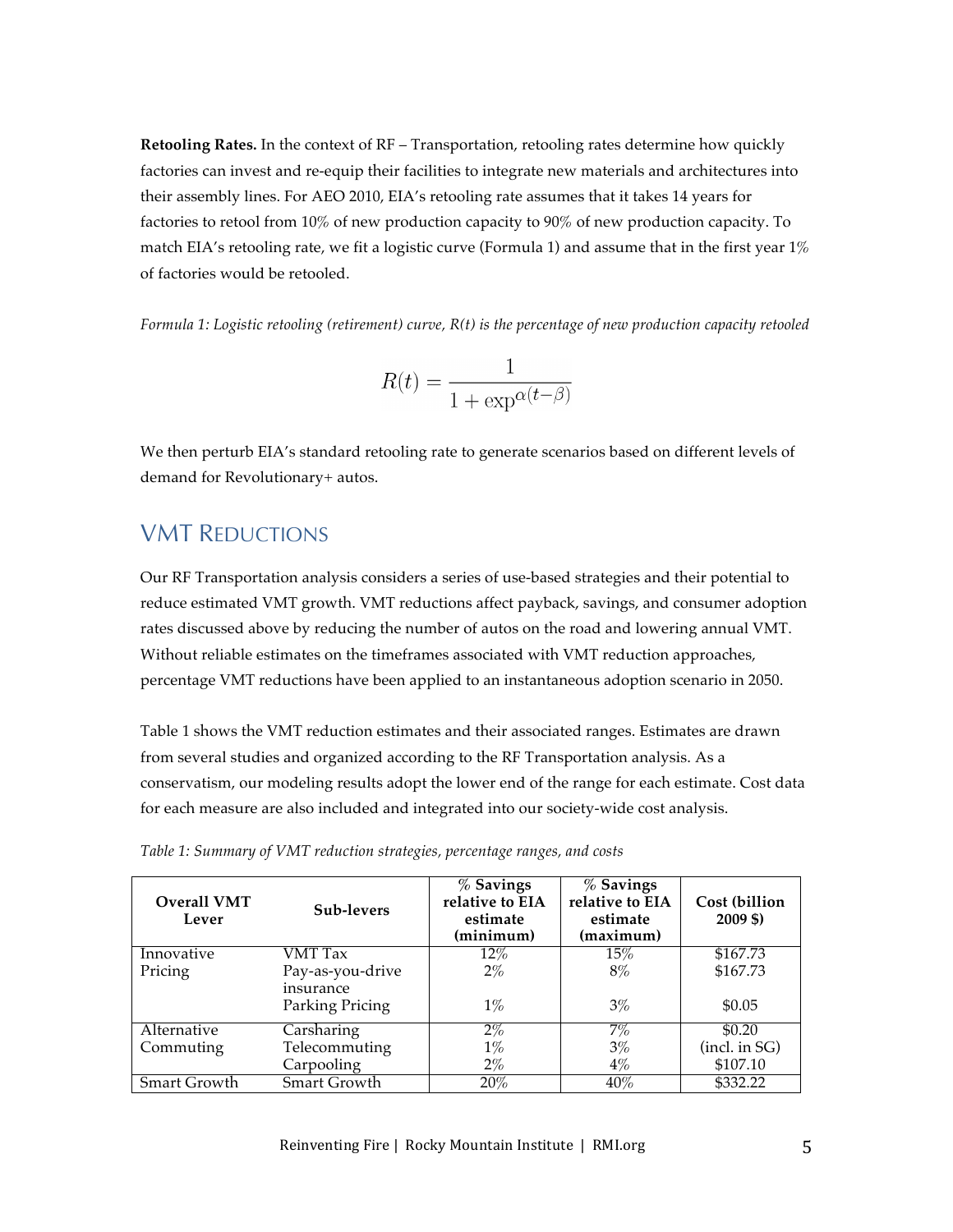| Transportation<br>System Efficiency | System Efficiency | 6%     | $14\%$ | \$53.96 |
|-------------------------------------|-------------------|--------|--------|---------|
|                                     | Total             | $46\%$ | $84\%$ | \$829   |

# **HEAVY TRUCKS**

## APPROACH

As with light-duty vehicles, efficiency gains are separated into design- and use-oriented analyses. The design analysis focuses on projected costs and incremental fuel economy improvements from a range of efficiency technologies.

To determine the potential for operational efficiency improvements, we quantitatively focus on four strategies: operational refinements, intermodal shipping, logistical improvements, and expanded use of long combination vehicles (LCVs). With the exception of operational improvements, these approaches serve to reduce heavy truck VMT and allow trucks to carry heavier loads. The details of the analysis are described below.

**Heavy Truck Design.** Cost and fuel savings estimates from several different studies form the basis of a supply curve to analyze the cost effectiveness of technological efficiency improvements compared to the baseline vehicle (Table 2).

| The analysis considers the | Characteristic                     | Value                         |
|----------------------------|------------------------------------|-------------------------------|
| following technological    | Diesel Price/U.S. gallon (2009 \$) | \$3.00                        |
|                            | Duty Cycle                         | $120,000$ miles/year          |
| improvements (Table 3).    | Baseline fuel economy              | 6 mpg                         |
| Savings are multiplied,    | Tare Weight                        | 37,500 lb.                    |
|                            | Length                             | 53 ft.                        |
| not added, to account for  | <b>Tire Configuration</b>          | Standard steel-rim dual tires |
| cumulative effects. Along  | Idle reduction technology          | none                          |
| these same lines,          | Drag coefficient                   | 0.59                          |
|                            | Rolling resistance                 | 0.0068                        |
| aerodynamic                | Transmission                       | 10-speed manual               |

*Table 2: Baseline class-8 truck characteristics*

improvements rely on cumulative contributions to heavy truck efficiency given their synergistic effects with one another. Accordingly, the aerodynamic package applied to our RF heavy truck integrates a full tractor skirt, trailer skirt, fairings, and a trailer tail.

To evaluate each measure, we calculated the cost of conserved energy for the specific efficiency technologies. This divides the marginal cost of buying, installing, and maintaining the more efficient device by its discounted stream of lifetime energy savings. Herein, C is installed capital cost, *i* is annual real discount rate (assumed to be .15), S is the rate at which the device saves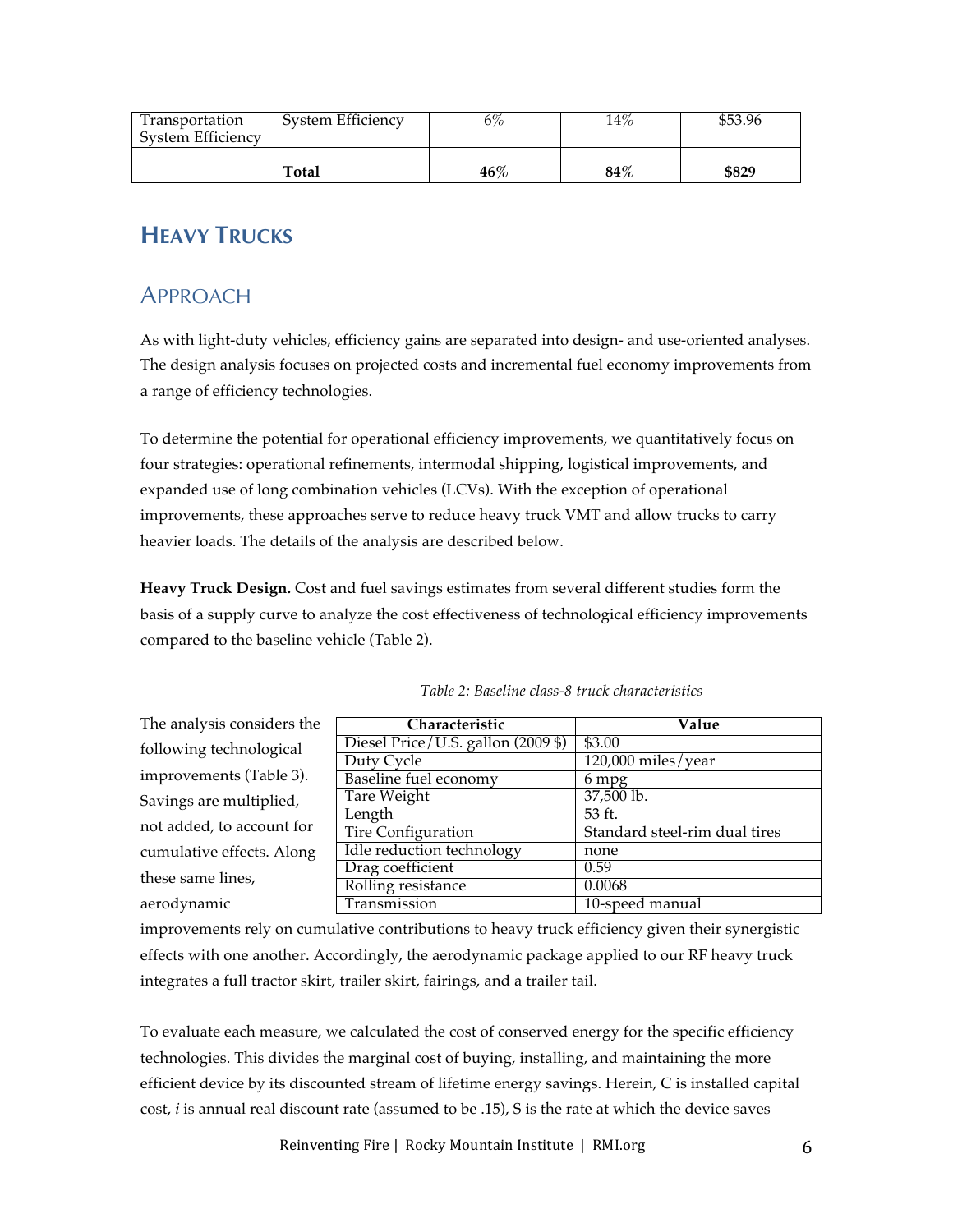energy (bbl/y), and *n* its operating life. We assume that the technology will be adopted if the cost of saved energy is below retail diesel prices.

*Formula 2: The dollar cost of saving one barrel of oil equals:*

$$
\frac{Ci}{S[1-(1+i)^{-n}]}
$$

This analysis identified a 45% aggregate design improvement in efficiency. However, AEO 2010 includes a baseline improvement in efficiency from 2010–2035. Accordingly, we include their baseline improvements in our analysis. After extrapolating AEO 2010's projected improvements past 2035 and into 2050, the RF transportation analysis concludes that an additional 30% technology-based efficiency gain is possible and economical in addition to AEO 2010 baseline improvements extrapolated into 2050.

| <b>Technology Suite</b>                        | % Fuel Economy gain<br>over Baseline (actual) | <b>Specific Improvement</b>                                       |
|------------------------------------------------|-----------------------------------------------|-------------------------------------------------------------------|
| <b>Mass Reduction</b>                          | 5%                                            | 2,850 lb tare weight<br>reduction                                 |
| Full Aerodynamic Design (Tractor<br>+ Trailer) | $11\%$                                        | 23% reduction in drag<br>(Cd reduced to $0.45$ )                  |
| Tires/Wheels                                   | 5%                                            | 33% reduction in rolling<br>resistance<br>(Crr reduced to 0.0046) |
| Engine                                         | $16\%$                                        |                                                                   |

Auxiliary Powered Unit 6% 6% N/A Automated Manual Transmission 2% N/A

**Totals 45%**

*Table 3: Summary of heavy truck technological improvements and efficiency gains*

**Heavy Truck VMT and Integration.** In order to accurately combine the design and use- oriented efficiency gains, the percentage improvements are sequenced and combined as described in Table 4 below.

#### Logistics

The RF Transportation analysis surveyed best practices and estimates that eliminating backhauls and consolidating loads could eliminate 15% of truck ton-miles. The sequencing of this efficiency gain is displayed in Table 4 and is treated as a VMT reduction.

#### Operational Improvements

Improvements to driver training are separated from design-based improvements and implemented in addition to the technology package described in Table 3. Enhanced operations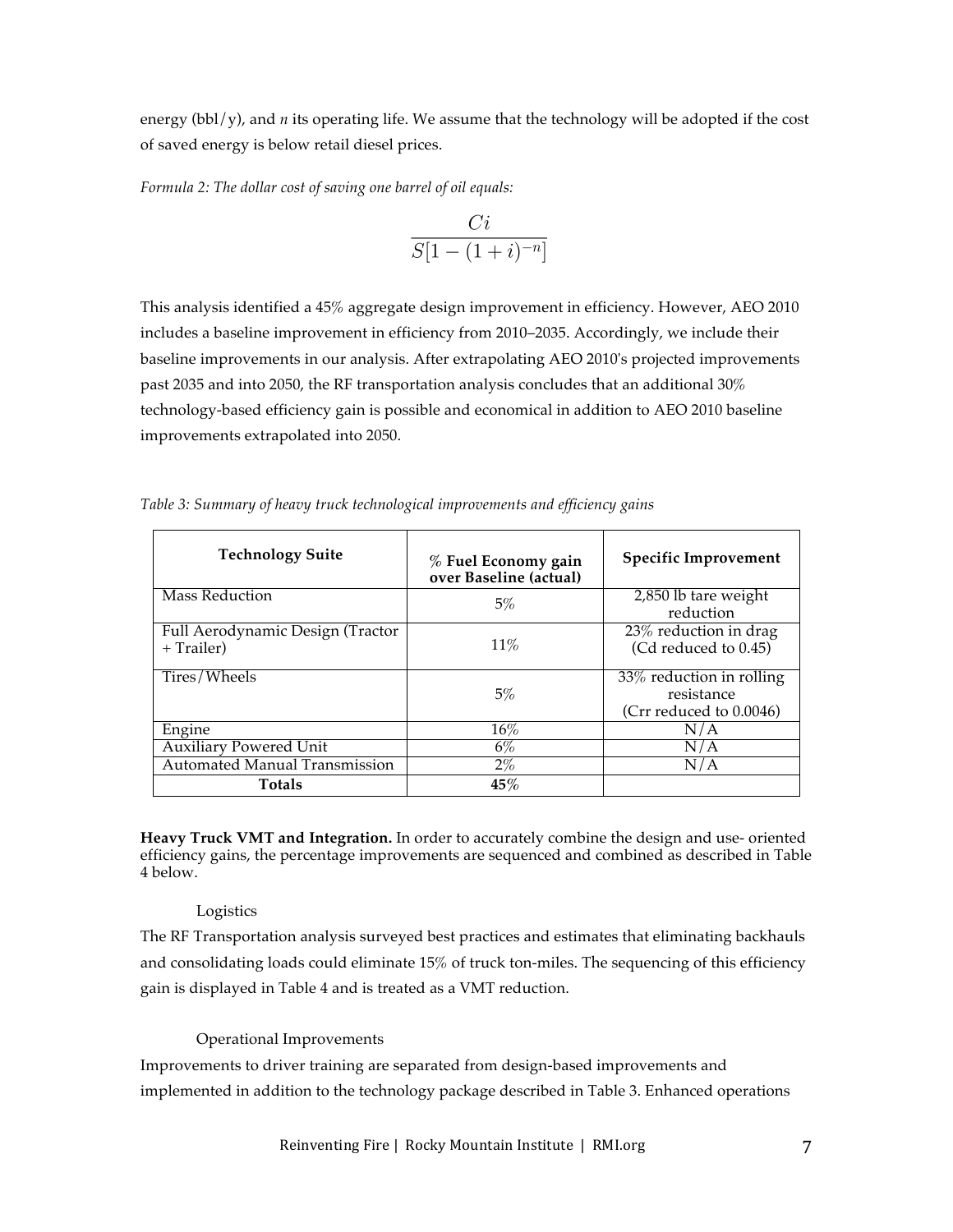are treated as an improvement to fuel economy, attributable to maximum speed reductions and efficiency-based driver training.

#### Double Trailers/LCVs<sup>5</sup>

Data taken from industry reports are used to estimate the potential for system-wide efficiency gains from using LCVs in the appropriate heavy truck fleet segments. Cost data for additional trailers is also included in our society-wide transportation savings model.

#### Intermodal

Two major industry reports<sup>6</sup> provide estimates for shifting heavy truck shipments onto integrated sea and rail intermodal systems. These estimates are combined with an industry wide  $5%$  packaging improvement as demonstrated by Walmart<sup>7</sup> and other companies.

All efficiency gains are applied to a fleetwide instantaneous adoption scenario in 2050 with the results phased in linearly between 2010 and 2050.

| Sequenced RF 2050<br>Changes: | VMT<br>(billions) | Equivalent<br>diesel mpg | Consumptio<br>$n \left( Mbbl \right)$ d) | Reductio<br>n<br>(Mbbl/d) | $\%$<br>Reductio<br>n |
|-------------------------------|-------------------|--------------------------|------------------------------------------|---------------------------|-----------------------|
| <b>EIA 2050</b>               | 452               | 7.8                      | 3.8                                      |                           |                       |
| EIA 2050-No mpg               |                   |                          |                                          |                           |                       |
| improvement                   | 452               | 6.1                      | 4.9                                      | $\overline{\phantom{0}}$  |                       |
| RF Design Changes             | 452               | 11.0                     | 2.7                                      | 1.1                       | 29%                   |
| <b>RF</b> Operational         |                   |                          |                                          |                           |                       |
| Improvements                  | 452               | 11.7                     | 2.5                                      | 0.2                       | 4%                    |
| <b>RF</b> Logistical          |                   |                          |                                          |                           |                       |
| Improvements                  | 384               | 11.7                     | 2.1                                      | 0.4                       | 10%                   |
| <b>RF Double Trailers</b>     | 384               | 13.5                     | 1.9                                      | 0.3                       | 7%                    |
| RF Intermodal Shifts          | 257               | 13.5                     | 1.2                                      | 0.6                       | 16%                   |

#### *Table 4: Summary of heavy truck design and use improvements by 2050*

<sup>(((((((((((((((((((((((((((((((((((((((((((((((((((((((</sup>  $^5$  Northeast States Center for a Clean Air Future, International Council on Clean Transportation, Southwest Research Institute, and TIAX. 2009. *Reducing Heavy-Duty Long Haul Combination Truck Fuel Consumption and CO2 Emissions.* Boston, MA: Northeast States Center for a Clean Air Future.

http://www.nescaum.org/documents/heavy-duty-truck-ghg\_report\_final-200910.pdf*;* Ogburn, Michael, Laurie Ramroth, and Amory Lovins. 2008. *Transformational Trucks: Determining the Energy Efficiency Limits of a Class-8 Tractor-Trailer.* Snowmass, CO: Rocky Mountain Institute, July.

http://www.rmi.org/rmi/Library/T08-08\_TransformationalTrucksEnergyEfficiency*.*

<sup>6</sup> Lanigan, Jack, John Zumerchik, Jean-Paul Rodrigue, Randall Guensler, and Michael Rodgers. 2006. "Shared Intermodal Terminals and the Potential for Improving the Efficiency of Rail-Rail Interchange." Presented to the Transportation Research Board Committee on Intermodal Freight Terminal Design and Operations at the 86th Annual Meeting of the Transportation Research Board. Washington DC, January 21–25.

http://people.hofstra.edu/Jean-paul\_Rodrigue/downloads/TRB\_JPR\_2007.ppt.; Global Insight. 2006. *Four Corridor Case Studies of Short-Sea Shipping Services: Short-Sea Shipping Business Case Analysis*. Transportation Research Board. http://www.marad.dot.gov/documents/USDOT - Four\_Corridors\_Case\_Study\_(15-Aug-06).pdf.

<sup>7</sup> Walmart. 2010. *Walmart Global Sustainability Report 2010 Progress Update*. Walmart.

http://cdn.walmartstores.com/sites/sustainabilityreport/2010/WMT2010GlobalSustainabilityReport.pdf.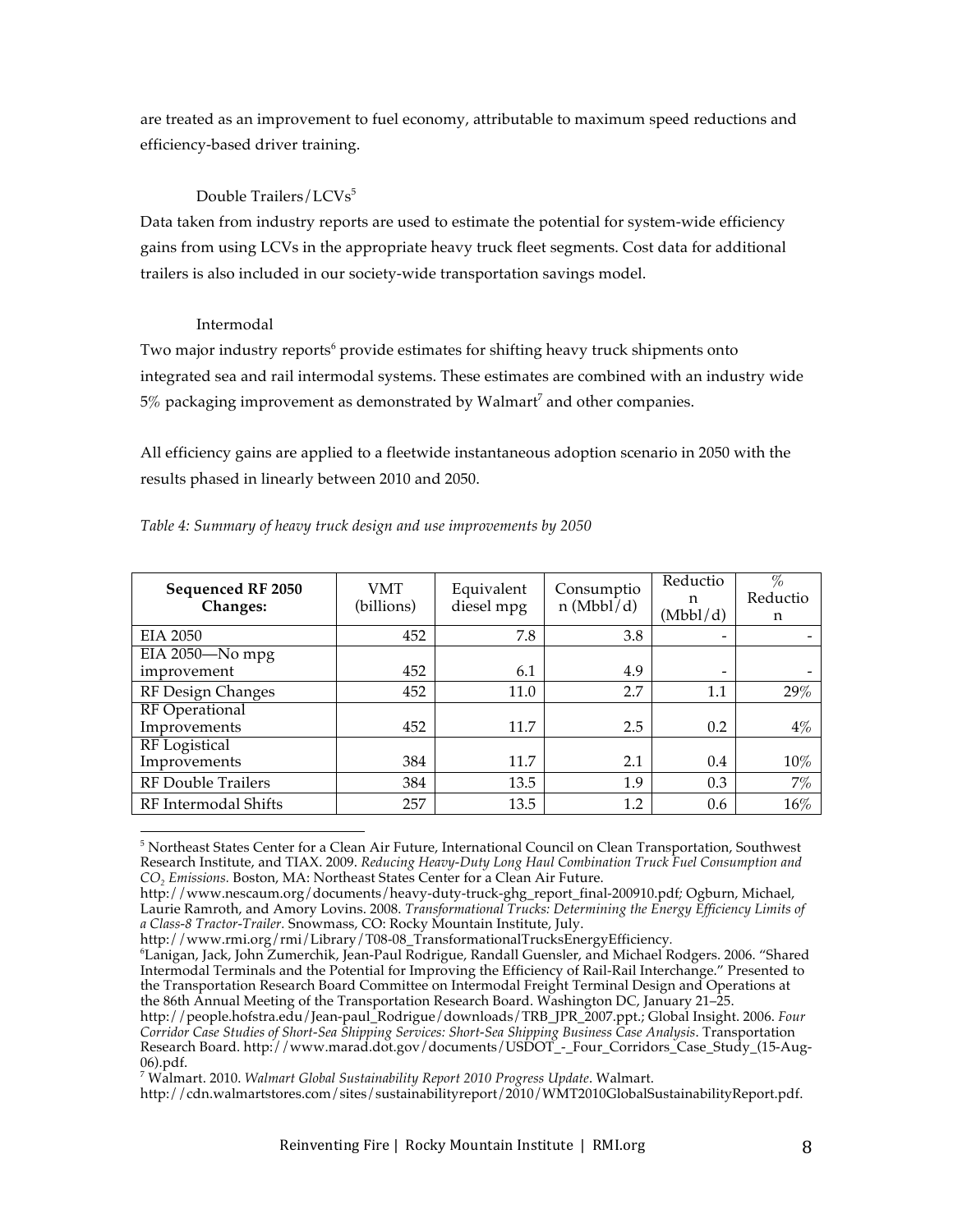## **AIRPLANES**

## APPROACH

As with heavy trucks and light-duty vehicles, efficiency gains are quantified with respect to both design and use. Design-related efficiency is quantified based on future airplanes in their entirety rather than individual design changes. Use-related efficiency includes both pilot- and airlinerelated operational improvements and technologies.

**Airplane Design.** The overall efficiency gain associated with particular models is derived from studies of new airplane designs within each size class: narrowbody, widebody, and regional. The widebody class is further subdivided into three categories: very large, large, and medium. Each size class is assumed to evolve from a design based on today's technology (i.e., a *737* replacement that incorporates *787* technology) to more advanced designs that depart from the standard tubeand-wing configuration and apply such technologies as active flow control (AFC), boundary layer inlet (BLI), and propulsion-airframe integration (PAI). Two radically new designs are considered for implementation in the longer term: blended wing body (BWB) and strut-braced wing (SBW).

Percent reduction in fuel use (fuel burn per seat) for each future airplane design is relative to existing 2010 airplane designs. A stock turnover model (discussed below) is then used to determine the 2050 fleet makeup by model and to calculate an aggregate fuel savings in 2050. The fleet of future airplanes considered in the analysis along with the efficiency improvement associated with each design is outlined in Table 5.

*Table 5 – Airplane baseline efficiency, RF improvements, and fleet composition<sup>8</sup>*

Widebody

 $($ 

<sup>&</sup>lt;sup>8</sup> Efficiency improvements are quantified according to: The Boeing Company. 2010. Boeing Begins Assembly of First 747-8 Intercontinental. The Boeing Company.

http://boeing.mediaroom.com/index.php?s=43&item=1200; Frank Gern et al. 2005. "Transport Weight Reduction through MDO: The Strut-Braced Wing Transonic Transport." Toronto, Ontario, CA: AIAA Fluid Dynamics Conference and Exhibit; Kawai, Ronald T, Douglas M Friedman, and Leonel Serrano. 2006. *Blended Wing Body (BWB) Boundary Layer Ingestion (BLI) Inlet Configuration and System Studies.* National Aeronautics and Space Administration; National Aeronautics and Space Administration and Massachusetts Institute for Technology. 2010. *NASA N+3 MIT Team Final Review*. National Aeronautics and Space Administration Langley Research Center; Royal Aeronautical Society. 2010. *Air Travel—Greener by Design Annual Report 2009–2010*. Royal Aeronautical Society; Bushnell, Dennis M. February 2010. Email Communication; Daggett, David L. 2002. *Ultra Efficient Engine Technology Systems Integration and Environmental Assessment.* National Aeronautics and Space Administration. http://ntrs.nasa.gov/archive/nasa/casi.ntrs.nasa.gov/20020064732\_2002107516.pdf.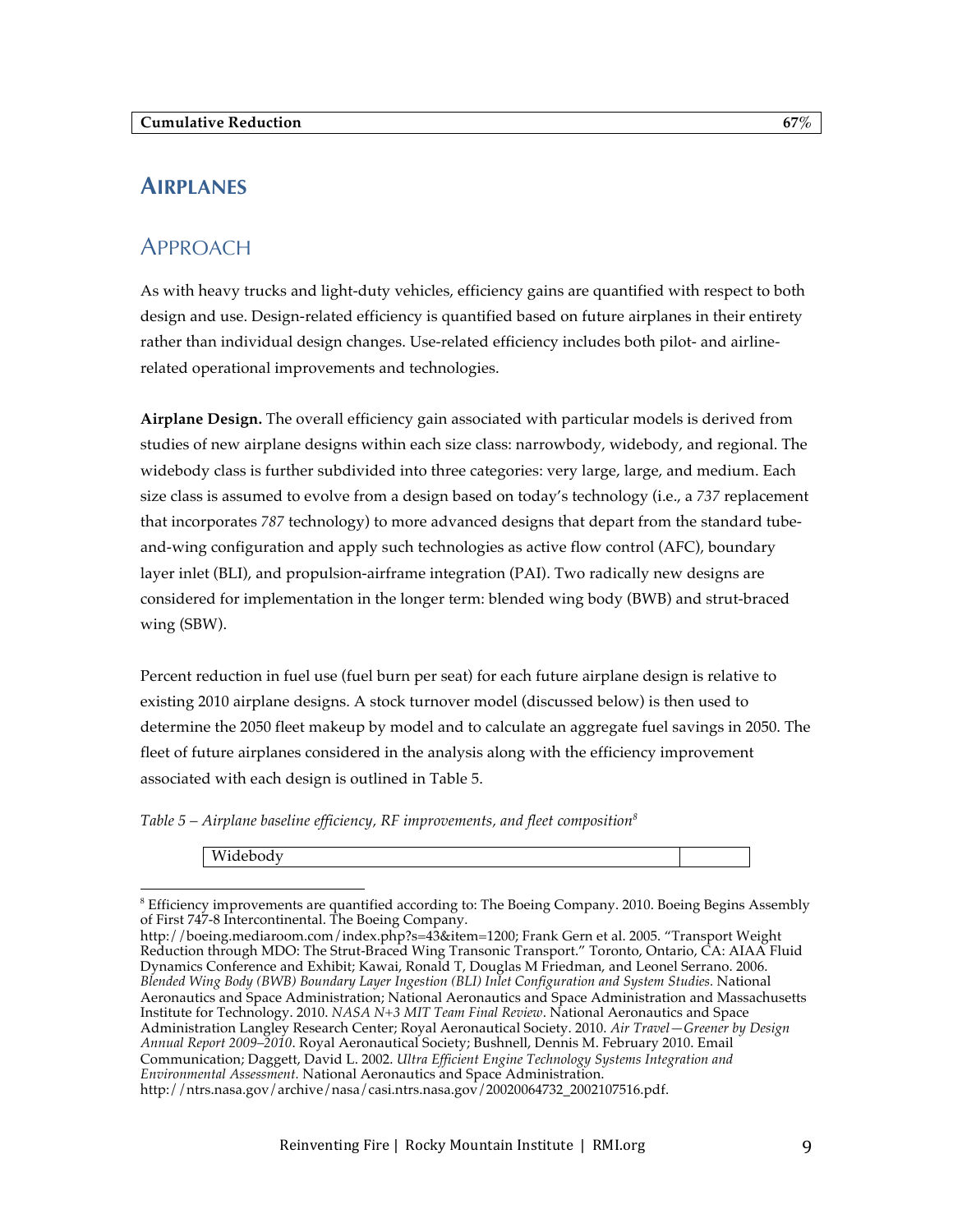| (1) Very Large                                          |        |
|---------------------------------------------------------|--------|
| Baseline (tube-and wing)                                | $0\%$  |
| $(747-8)$                                               | 16%    |
| <b>BWB</b> (see below)                                  |        |
| (2) Large                                               |        |
| Baseline (tube-and wing)                                | $0\%$  |
| 777 Replacement (strut-braced wing)                     | 41%    |
| Blended-Wing-Body (BLI, AFC, PAI)                       | 59%    |
|                                                         |        |
| (3) Medium                                              |        |
| Baseline (tube-and wing)                                |        |
| 787                                                     | 20%    |
| 787 Replacement (strut-braced-wing)                     | 70%    |
| Narrowbody                                              |        |
| Baseline (tube-and wing)                                | $0\%$  |
| Re-Engined 737                                          | 15%    |
| 787-based 737 Replacement                               | 19%    |
| Advanced 737 Replacement                                | 70%    |
|                                                         |        |
| Regional Jets                                           |        |
| Baseline (tube-and wing)                                | $0\%$  |
| Re-Engined                                              | 15%    |
| Re-Engined Advanced                                     | 30%    |
| Advanced Reg Replacement (Scaled from 737 strut-braced- |        |
| wing)                                                   | $70\%$ |

Aggregate 2050 fuel savings are calculated for the freight fleet according to the assumption that, due the emergence of new, high-efficiency freight-specialized airplanes such as the *747-8F* and patterns observed among large industry carriers*,* freight stock will no longer consist of 25-yearold airplanes from retired commercial stock but rather will shift toward new airplanes. However, stock turnover is a challenge for freight carriers as much as passenger carriers, so 50% of the freight airplane stock is assumed to consist of new airplanes; the remainder is of average stock efficiency.

**Airplane Use.** Use-related 2050 fuel usage reduction is calculated as a percent reduction to fleetwide commercial usage phased in linearly between 2010 and 2050. The percentage savings are applied in sequence so that the percentage reduction for each change applies only to the fuel usage remaining after any previous changes. In particular, all design-related efficiency improvements are implemented prior to any reductions associated with use. The sequence of userelated improvements is tabulated below.

*Table 6: Airplane use-related efficiency gains*

| Operational Improvements         |                 |
|----------------------------------|-----------------|
| <b>Trip Passenger Reductions</b> | $2.5^{o\prime}$ |
| Load Factor Improvement          | 2.50            |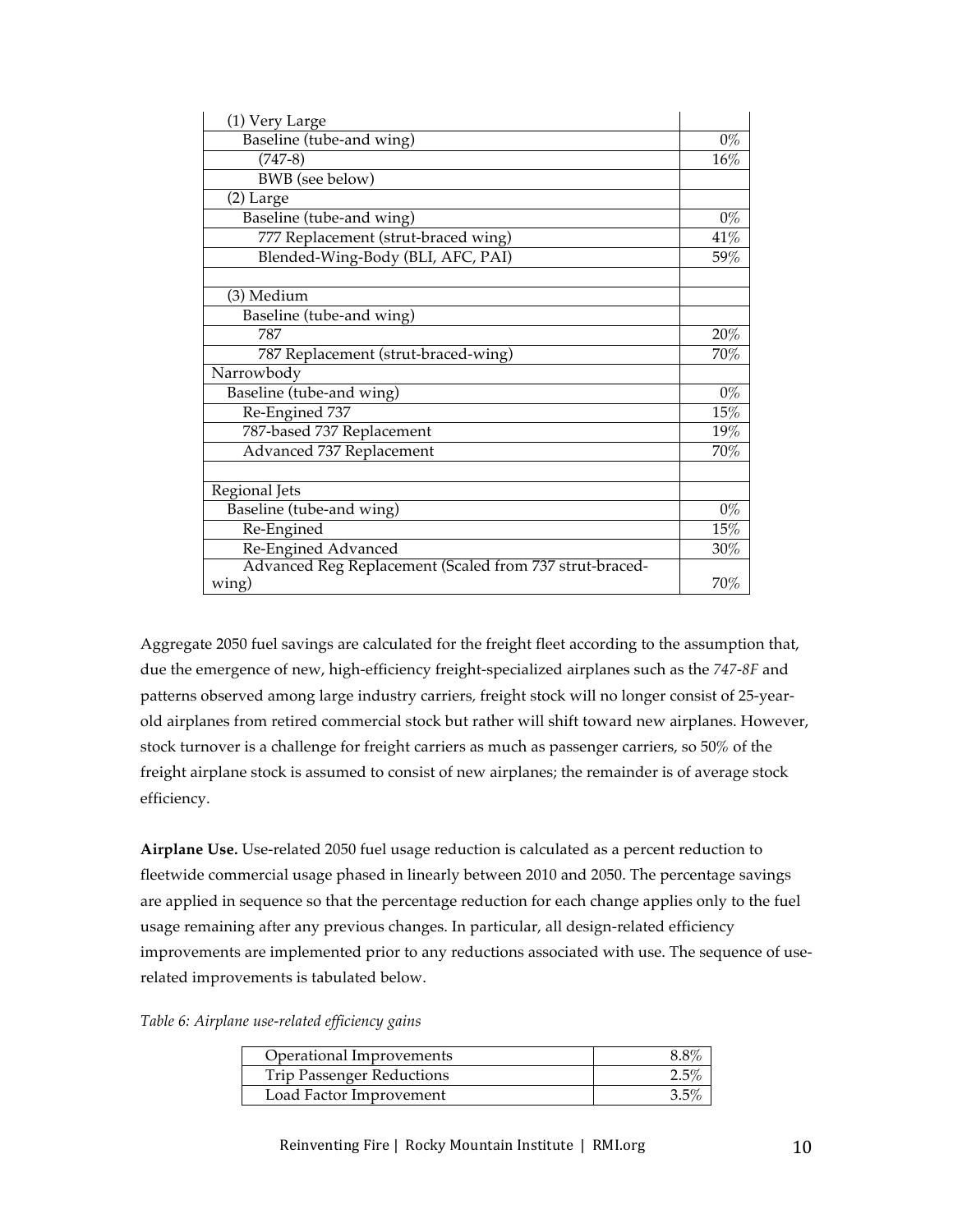**Stock Turnover Model.** The airplane stock turnover model calculates the quantity of seat-miles that will be serviced by each airplane model in 2050. For each class (narrowbody, widebody, and regional) individual airplane models capture a segment of seat-miles demanded. The adoption rate of new airplanes is quantified as a function of seat miles demanded based on the historicallybased analog of jets replacing propeller aircraft. <sup>9</sup> As a conservatism, no airplane design is assumed to exceed one-fourth of seat- mile demand within a given class despite several airplane models' and their derivatives' having done so in the past. Adoption rates for advanced aircraft such as the SBW and BWB are generally assumed to capture more of the market than their more incrementally designed predecessors since they offer particularly compelling fuel savings. This assumption is uncertain, however, since adoption rate would be largely driven by the cost of producing these more advanced aircraft, and such cost estimates are themselves either nonexistent or highly uncertain.



Figure 1: Seat miles demand outlook with Reinventing Fire technology portfolio

\*strut braced wing

## **REMAINING SECTORS**

Other vehicle classes use fuel besides planes, heavy trucks, and autos. We term these vehicle classes—from commercial light-duty trucks to recreational boats and buses to motorcycles—

 $($ <sup>9</sup> Rahul Kar, Philippe A Bonnefoy, and John R. Hansman. 2009. "Dynamics of Implementation of Mitigating Measures to Reduce Commercial Aviation's Environmental Impacts." Presented at the Aviation Technology, Integration, and Operations Conference. American Institute of Aeronautics and Astronautics.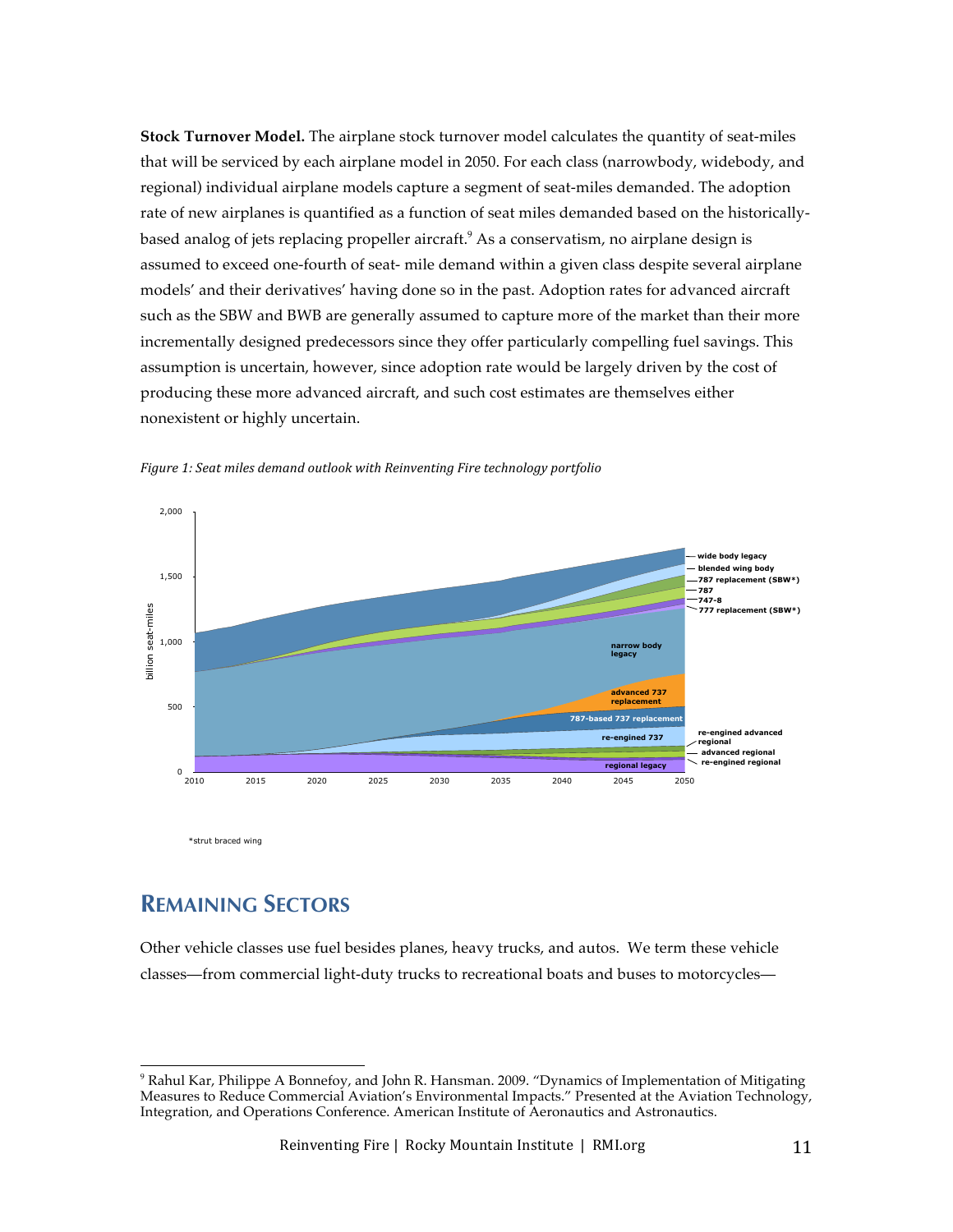"Remaining Sectors." Since this sector is we apply a weighted-average percentage fuel savings to the entire subsector<sup>10</sup> based on the efficiency potential analyzed for trucks, planes, and autos.

## **BIOFUELS**

## APPROACH

The biofuels model calculates U.S. biofuel supply and cost by considering five categories of inedible feedstock (in order of increasing cost): agricultural residue, mill residue, dedicated energy crops, municipal solid waste, and forestry residue, with supply growth projected to 2050. Three conversion processes are modeled: bio-enzyme conversion (cellulosic ethanol) and two types of thermochemical processes (pyrolysis oil refining and Fischer-Tropsch gasification). Algal biofuel supply is assumed to undergo an autotrophic conversion process. $^{\rm 11}$ 

# FEEDSTOCK SUPPLY & COST

Edible feedstocks do not contribute to the U.S. supply of biofuel in our analysis due to adverse effects historically observed in world food markets when fuel feedstocks compete with human nutrition. Nonedible agricultural residue from 18 major crops is the largest and cheapest source of U.S. biofeedstock supply. Agricultural residue supply projections assume growth in U.S. food output commensurate with U.S. gross domestic product (GDP) growth. Forestry and mill residue, on the other hand, do not sustain growth in line with GDP, maintaining a historically observed<sup>12</sup> 1% growth rate. Dedicated energy crop supply is based on data points for 2010, 2020, and 2030, and extrapolated to 2050 assuming an annual growth rate equal to that of U.S. food crops.<sup>13</sup> Municipal solid waste is assumed to grow at an annual rate commensurate with that of U.S. population. 14

http://ageconsearch.umn.edu/bitstream/7625/2/U.S.%20Biomass%20Supplies.pdf.

14U.S. Department of Agriculture and Economic Research Service. 2010. *Real Historical Gross Domestic Product (GDP) and Growth Rates of GDP*. U.S. Department of Agriculture and Economic Research Service. http://www.ers.usda.gov/data/macroeconomics/data/historicalrealgdpvalues.xls; Perlack, Robert, Lynn Wright, and Anthony Turhollow. 2005. *Biomass as Feedstock for a Bioenergy and Bioproducts Industry: Technical Feasibility of a Billion-Ton Annual Supply*. U.S. Department of Agriculture.

http://www.scag.ca.gov/rcp/pdf/summit/billion\_ton\_vision.pdf; U.S. Forest Service. 2010. *1996, 2001, 2006 Primary Mill Residues Data (from USFS TPO database)*. U.S. Forest Service; U.S. Forest Service. *Timber Product Output (TPO) Reports.* U.S. Forest Service. http://srsfia2.fs.fed.us/php/tpo\_2009/tpo\_rpa\_int1.php.

 $($  $^{10}$  Lubricants are the only transportation end-use not included in this analysis of AEO 2010's data.

 $^{11}$  U.S. Department of Energy. 2010. "National Algal Biofuels Roadmap" U.S. Department of Energy.

<sup>&</sup>lt;sup>12</sup> Forestry Inventory Analysis National Program. 2002. "Major trends in the U.S., 1953-2002." Forestry Inventory Analysis National Program. http://www.fia.fs.fed.us/slides/major-trends.ppt.

<sup>13</sup> National Academy of Sciences. 2009. *Liquid Transportation Fuels from Coal and Biomass: Technological Status, Costs, and Environmental Impacts*. National Academy of Sciences; Walsh, M. 2008. *U.S. Cellulosic Biomass Feedstock Supplies and Distribution.* M&E Biomass.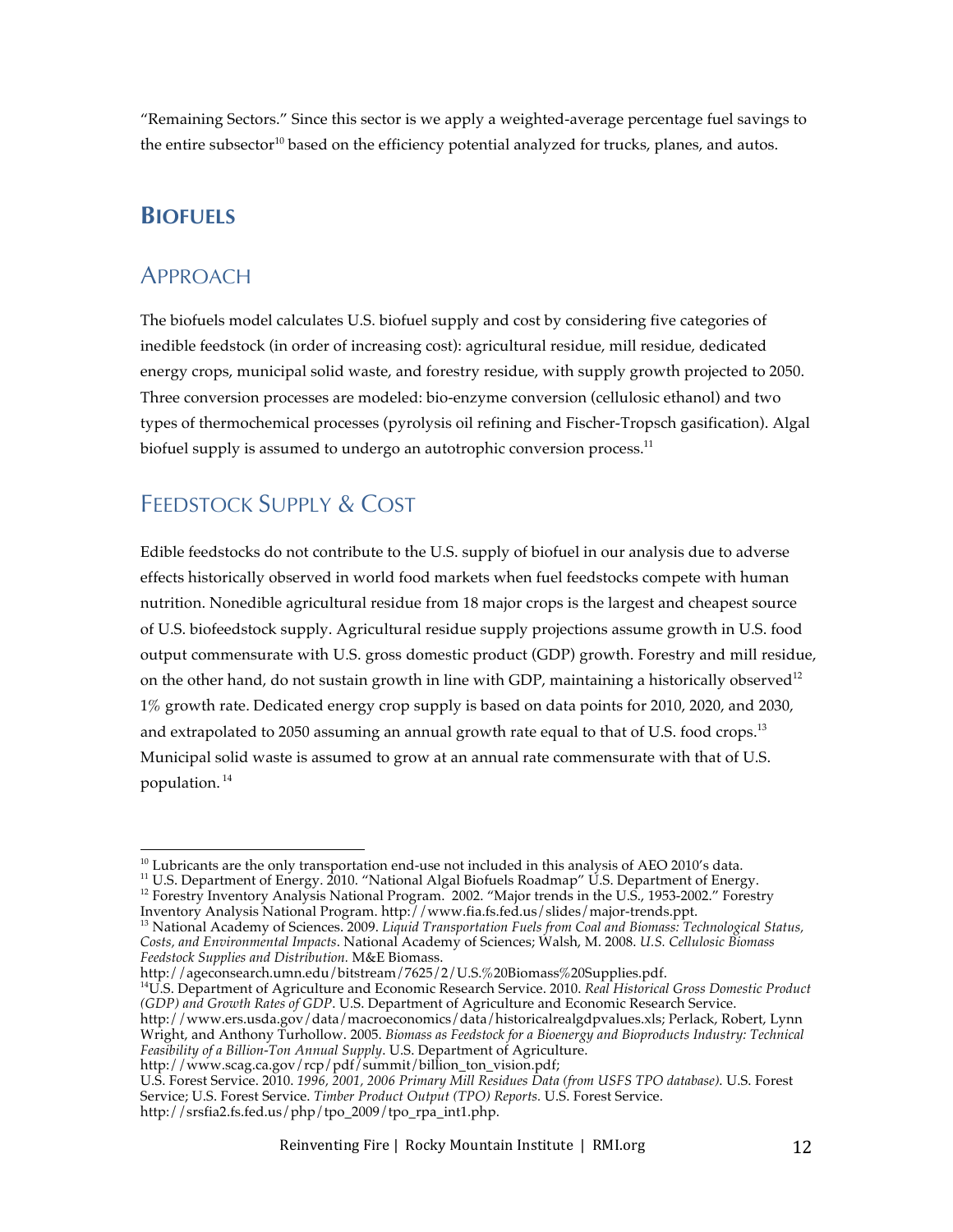The cost per ton of biofeedstock contributes a variable cost to the total cost for each conversion process. Potentially substantial cost and risk reductions from innovations in portable, decentralized conversion technology opportunistically scavenging locally and temporarily available feedstocks are not included.<sup>15</sup>

# CONVERSION COST

Industry studies<sup>16</sup> are used to calculate all remaining conversion costs, including fixed/variable operation and maintenance costs and overnight capital costs. A utility cost reduction results from coproduct electricity generation, and an adjustment is made to account for the refiner's margin. A continuous learning-curve function is developed according to methodology laid out by EIA in order to account for the reduction in capital cost as a function of quantity of plants built. The learning curve incorporates EIA's adjustment factors for technology optimism and contingency.

The key variables<sup>17</sup> in cost calculations for each conversion process are derived from two industry studies. A real levelized capital charge rate of  $14.38\% / y$  is applied to account for the cost of and recovery of capital.<sup>18</sup> The model calculates total conversion cost for each process by feedstock. The supply curve is built from the resulting cost values in combination with a total fuel supply calculation.

# **SOCIETAL COSTS AND SAVINGS**

### APPROACH

To estimate economy-wide costs and savings, the RF – Transportation analysis integrates the results from our automobile consumer adoption model, heavy trucking model, and aviation model. Infrastructure costs are also included for a mix of electric vehicles and fuel cell vehicles (described below).

The cost assumptions for heavy trucks and planes are as follows:

 $($ <sup>15</sup> Lovins, Amory B., and James Newcomb. 2010. "Bioconversion: What's the right size?," video brief to National Research Council Panel on Alternative Liquid Transportation Fuels. February 20. Rocky Mountain Institute and Bio Economic Research Associates.

<sup>16</sup> *Annual Energy Outlook 2010*. Washington DC: U.S. Energy Information Administration, May 11. http://www.eia.gov/oiaf/archive/aeo10/index.html.;Thomas G Kreutz, et al. 2008. *Fischer-Tropsch Fuels from Coal and Biomass.* Princeton Environmental Institute; R.L. Bain. 2007. *World Biofuels Assessment: Worldwide Biomass Potential Technology Characterizations.* National Renewable Energy Laboratory.

<sup>&</sup>lt;sup>17</sup> Key variables include plant capacity, overnight capital cost, unit plant cost, plant life, non-feedstock variable and fixed operations and maintenance costs, refiner's margin, and coproduct credits.

<sup>18</sup> (Kreutz, Larson, et al. 2008)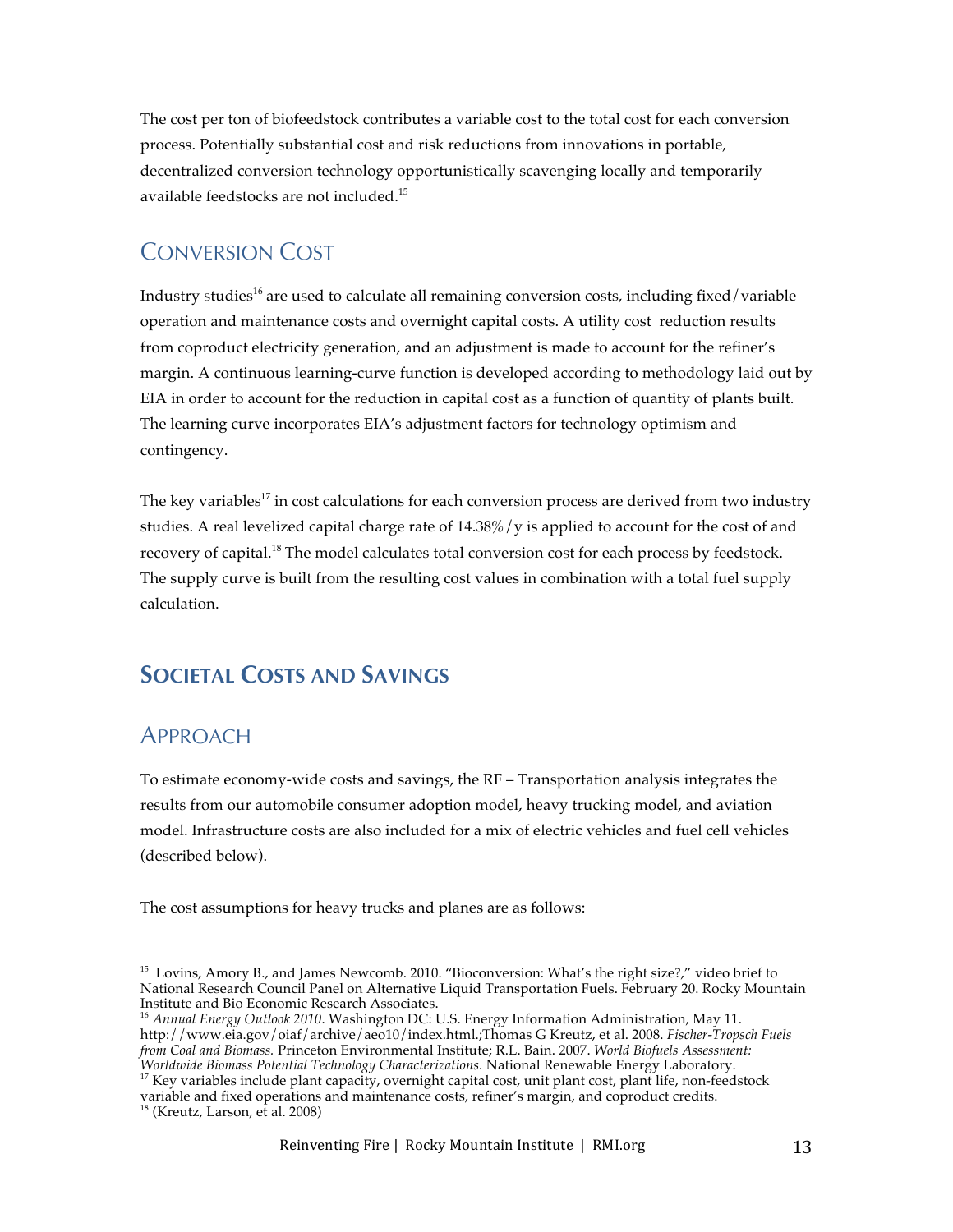**Heavy Trucks.** The cost analysis is based on three major technology packages:

- 1) The RF technology package outlined in table 3 (applies to most class-8 trucks)
- 2) RF technology package plus a hybrid drive for regional/mixed duty routes.
- 3) RF technology package with double trailer costs included.

These three packages are applied to the relevant class-8 fleet segments in order to produce a more robust cost estimate.

**Planes.** No reliable cost data exist for next-generation efficient plane designs that go beyond the 20% efficiency gain of Boeing's 787 *Dreamliner*. Accordingly, we linearly scale the 787's 20% efficiency gain and its incremental cost to our assumed 2050 54% fleetwide efficiency gain. After arranging the three major airplane classes (narrowbody, widebody, and regional) by carrying capacity, the model applies the appropriate incremental costs and efficiency gain to each segment and compares end-fuel use with AEO 2010 projections.

**EV and Hydrogen Infrastructure Costs.** The RF – Transportation analysis assumes a 50/50 split between fuel cell vehicles (FCV) and battery-electric vehicles (BEV) by 2050. Hydrogen infrastructure costs are derived from a National Academies report<sup>19</sup> and scaled to the applicable FCV stock from the RF – Transportation analysis. FCV infrastructure costs are treated very conservatively, both to illustrate high-end FCV costs and to provide an estimate consistent with a full BEV deployment scenario. BEVs are assumed to require 1.1 charging stations per vehicle. We apply 91% of the required charging stations to average level 2 (220-volt) home installations and 9% to costlier level 3 (direct current (DC) fast charging) public stations.

**Avoided Investment**. An oil-free future also generates savings from avoided domestic oil-supply investment. The analysis scales the International Energy Agency's estimate for global investment in oil supply from 2010-2030 and applies it to U.S. oil production under the Reinventing Fire scenario.<sup>20</sup>

## **COMBINED SAVINGS**

(((((((((((((((((((((((((((((((((((((((((((((((((((((((

| Vehicle<br>Class | <b>Savings</b> | Investment | <b>Net Savings</b> |  |
|------------------|----------------|------------|--------------------|--|
| Trucks           | \$1,076        | \$225      | \$851              |  |

*Table 7: Aggregate capital costs and savings for RF – transportation (Billions 2009\$ NPV)*

<sup>19</sup> Ramage, Michael. 2008. *Transitions to Alternative Transportation Technologies; a Focus on Hydrogen*, Presentation to The National Academies. http://www.hydrogen.energy.gov/pdfs/htac\_july08\_ramage.pdf. <sup>20</sup> International Energy Agency. 2010. *IEA World Energy Outlook 2010*. International Energy Agency. http://www.iea.org/Textbase/npsum/weo2010sum.pdf . Even with the efficient transportation system modeled in *Reinventing Fire*, the analysis estimates that oil-based fuels will still power some trucks, autos, and planes into 2050. Accordingly, the avoided investment savings take into account remaining domestic oil consumption and supply under the Reinventing Fire scenario.